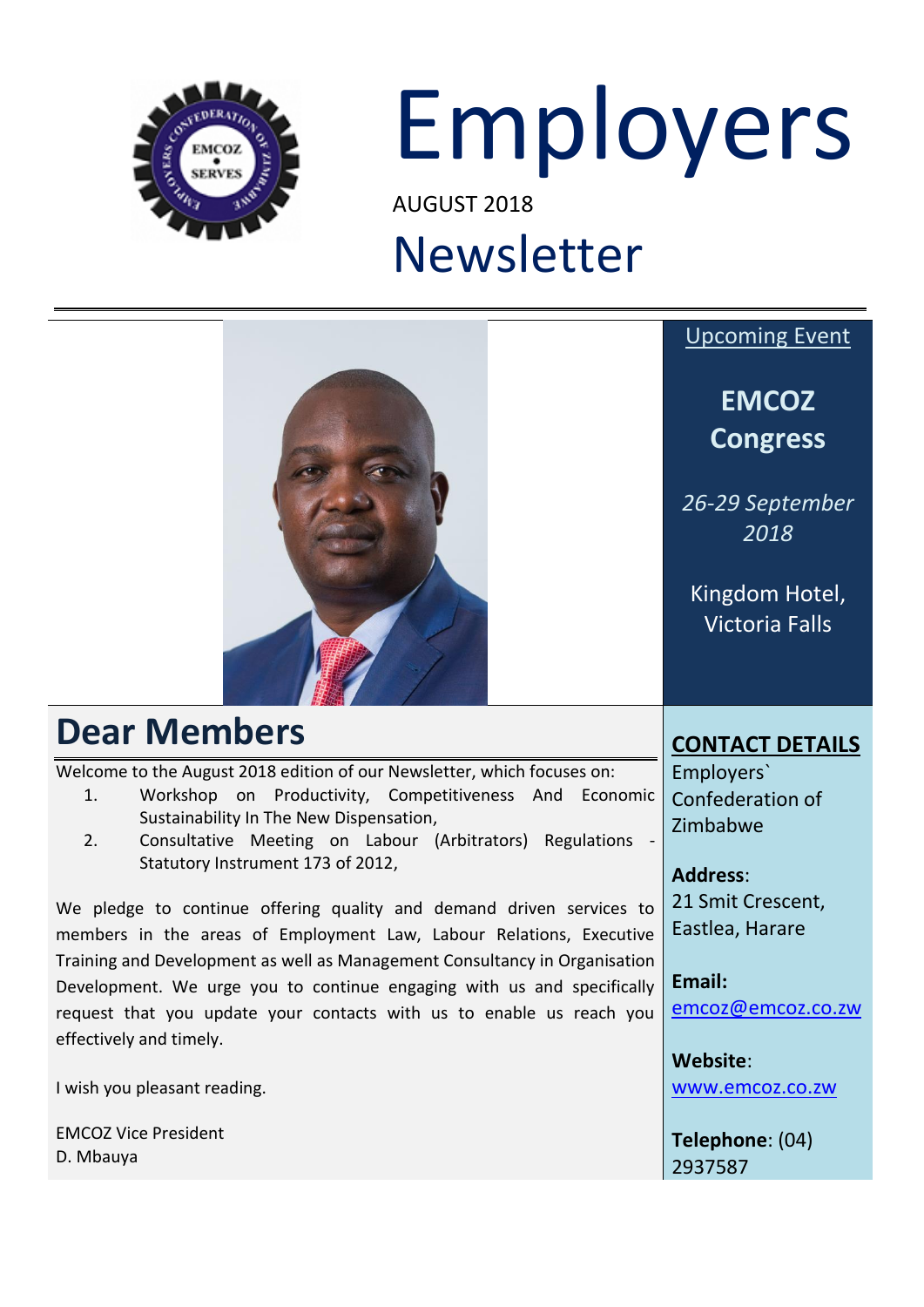### **PRODUCTIVITY, COMPETITIVENESS AND SUSTAINABILITY**

#### WORKSHOP REVIEW

From 28 – 30 August, EMCOZ hosted a tripartite workshop on "*Productivity, Competitiveness And Economic Sustainability In The New Dispensation*" aimed at knowledge sharing and capacity building of Zimbabwe Social Partners on the link between Productivity, competitiveness and economic sustainability in the new Zimbabwean Dispensation.

This activity interrogated productivity in the formal and informal Sectors and linked it to competitiveness and sustainability. It focused on factors necessary to improve productivity in the formal sector and promotion of decent work for young women and men in the rural economy. Focus topics were aligned with priorities of the New Dispensation, namely creating an Enabling Environment for Sustainable Enterprises,(EESE) Decent jobs for the youth, improving entrepreneurship opportunities, enhancing youth participation, managing youth labour migration, creating capacities to transition to the formal economy, and strengthening labour market information systems. The meeting also deliberated on the megatrends shaping the future of work of young people in urban and rural areas as well as the strategies that need to be put in place to unleash the potential of rural economies through investing in young people. Using a participatory approach, constituents identified major challenges for existing or future policies and opportunities with a view to setting priority areas of action and policy options to advance decent work for youth in the urban and rural economy.

#### **OUTCOME**

The principle outcome from this activity will be the development of a paper by Employers (EMCOZ), and labour (ZCTU and ZFTU) on the Labour market contribution to the recovering of the Zimbabwe economy. This paper will be developed in the next few weeks for presentation to the President of the Republic of Zimbabwe.



*Participants from the workshop*